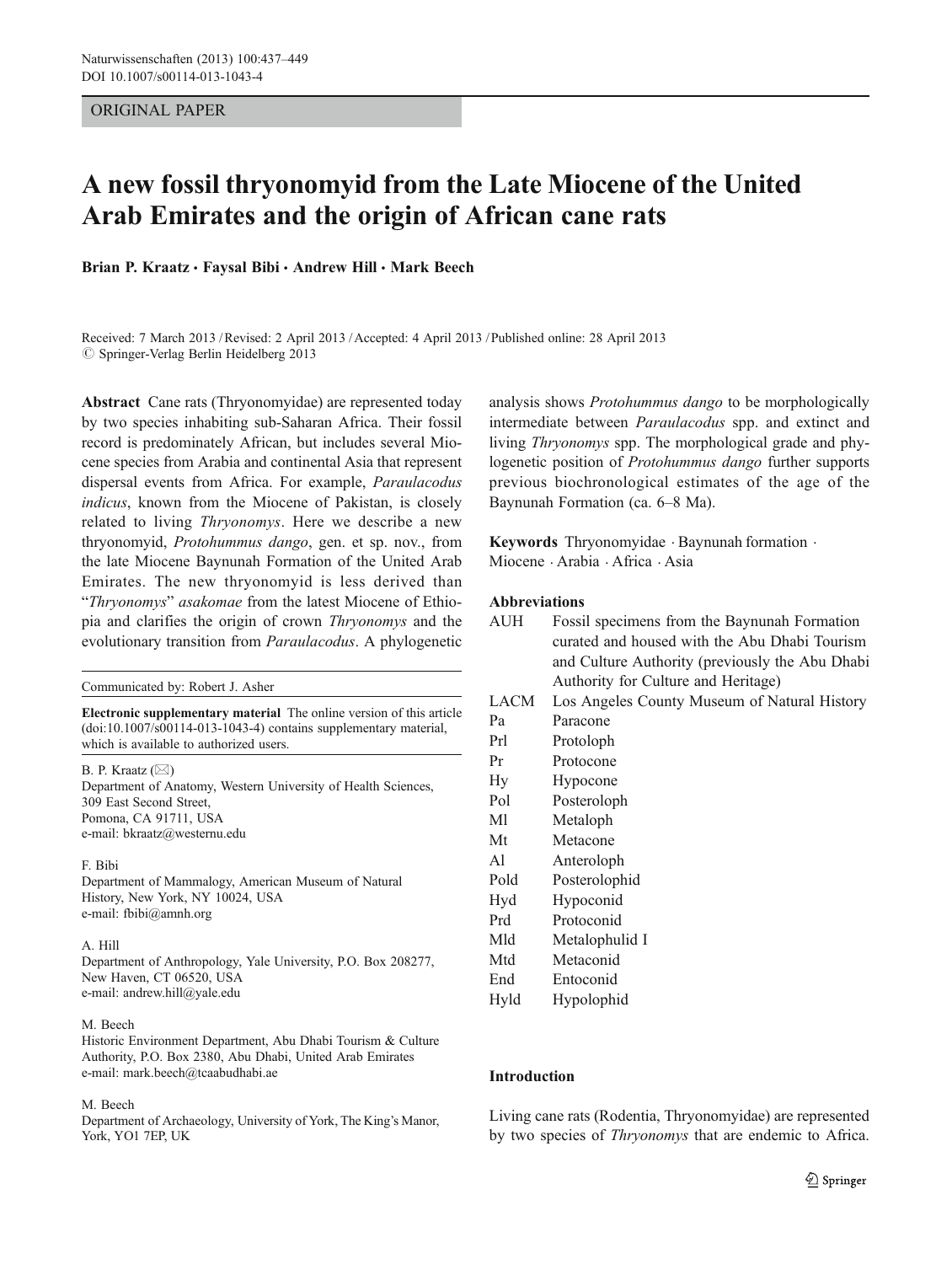Nearly all earliest fossil thryonomyids are African, suggesting that the family originated there in the early Miocene. The group saw a maximum diversity of six genera during the middle Miocene (McKenna and Bell [1997\)](#page-12-0), and by the Pliocene only the genus Thryonomys remained (e.g., Wesselman et al. [2009](#page-12-0); Denys [2011](#page-11-0)). While African taxa dominate the fossil record of thryonomyids, demonstrating a clear African origin for the family, there was at least one dispersal event into Arabia and the Indian Subcontinent (Thomas et al. [1982](#page-12-0); Flynn and Winkler [1994](#page-11-0); Winkler [1994](#page-12-0); López Antoñanzas et al. [2004](#page-12-0)). Based on the ages of two distinct fossil thryonomyids at two stratigraphic levels in the Siwalik deposits of Pakistan (around 16.3 and 13 Ma), Flynn and Winkler ([1994](#page-11-0)) suggested that two Asian continental dispersal events occurred in the Miocene. The younger of those two taxa, Paraulacodus indicus, is of particular interest because it shows a sister group relationship to Thryonomys and likely lies close to the ancestry of the genus (Winkler [1992;](#page-12-0) Flynn and Winkler [1994;](#page-11-0) López Antoñanzas et al. [2004\)](#page-12-0). We describe here a new thryonomyid from late Miocene deposits of the United Arab Emirates that is an important addition to understanding this evolutionary transition. By including several recently described thryonomyids, our phylogenetic analyses elucidate the early evolution of crown thryonomyids and the geographic origin of the cane rats.

Although Arabia must have played a critical biogeographic role with respect to faunal dispersal events in and out of Africa, little is known about the Arabian Miocene due to a paucity of Neogene fossil localities. López Antoñanzas and Sen ([2005](#page-11-0)) recently named the first fossil thryonomyid species from the Arabian Peninsula, Paraphiomys knolli, discovered in the late early Miocene Dam Formation of Saudi Arabia  $(17–15 \text{ Ma})$ . The appearance of *P. knolli* within Arabia — a species within a genus (*Paraphiomys*) otherwise only known from continental African — is a good example of the interspersed nature of many mammalian clades across the Afro-Arabian plate into the Neogene. Unfortunately, P. knolli does not show close phylogenetic affinities to either Paraulacodus or Thryonomys (López Antoñanzas and Sen [2005\)](#page-11-0), and therefore, understanding the origins of crown Thryonomyidae and the relationship between Paraulacodus and Thryonomys requires additional, younger, fossil finds.

A single isolated lower molar identified only as Thryonomyidae gen. et sp. indet. was described from late Miocene deposits of the Baynunah Formation in the United Arab Emirates (ca. 8–6–8 Ma) by de Bruijn [\(1999](#page-11-0)) as part of a larger rodent fauna (de Bruijn and Whybrow [1994\)](#page-11-0). de Bruijn ([1999\)](#page-11-0) suggested the taxon was closely related to Neosciuromys from the early and middle Miocene of Africa. Since that time, three successive seasons of dry screening in the Baynunah Formation by our group, beginning in December 2008, have resulted in a substantial increase in the micro-vertebrate fauna. In this study, we describe 20

new thryonomyid fossil specimens from these efforts. These specimens represent the same taxon that produced the single isolated molar described by de Bruijn ([1999\)](#page-11-0), and which we now formally describe as a new genus and species. The biogeographical, biochronological, and paleoecological implications of this new taxon are also discussed.

For comprehensive reviews of the systematics of Thryonomyidae, including discussion of the composition of the family, see Winkler [\(1992](#page-12-0)), López Antoñanzas and Sen ([2005\)](#page-11-0), and Marivaux et al. ([2012\)](#page-12-0). Furthermore, Marivaux et al. ([2012\)](#page-12-0) have shown that thryonomyids are nested within a paraphyletic Phiomyidae, a relatively new perspective that suggests the precise timing and nature of thryonomyid origins need more study. Some other issues regarding deeper relationships include the nature of the specific composition of Paraphiomys, a genus which Winkler et al. ([2010\)](#page-12-0) arguesis in need of systematic revision. Additionally, Winkler et al. [\(2010](#page-12-0)) discuss the phiomorph– thryonomyid transition in eastern Africa, and the need for a comprehensive review of these taxa given the number of researchers who have worked on these issues over the last decades. We offer an important addition to understanding the origins of crown Thryonomyidae.

### Provenance

The Baynunah Formation is a sequence of over 60 m of sediment of primarily fluvial origin that outcrops intermittently over an area of some  $8,000 \text{ km}^2$  in the Al Gharbia region of Abu Dhabi Emirate (United Arab Emirates) (Fig. [1](#page-2-0)). Independent visits by Peter Whybrow (Natural History Museum, London) and one of the authors (A.H.) between 1979 and 1984, followed by a joint expedition working during 1988–1995, recovered hundreds of fossils comprising vertebrates, invertebrates, and plants from the Baynunah Formation sediments. The diverse fauna allowed for an estimated biochronological age of between 8 and 6 Ma for the Baynunah Formation (Whybrow and Hill [1999\)](#page-12-0). Renewed annual fieldwork efforts by our group since 2006 have succeeded in locating many new sites and recovering hundreds more fossil specimens (Bibi et al. [2013;](#page-11-0) Hill et al. [2012\)](#page-11-0).

The Baynunah fossil fauna derives from several levels, mainly within the lower 30 m of the Baynunah Formation. Given the rapid lateral stratigraphic changes, typical of many fluvial deposits, the exact stratigraphic relationships among localities are impossible to determine unless they are within very close proximity to each other. The Baynunah fauna is treated as a single chronological fauna as there is no biochronological evidence for the presence of multiple levels of significant age difference. Fossil-bearing levels in the Baynunah Formation are primarily made up of medium and coarse sands and occurrences of micromammal remains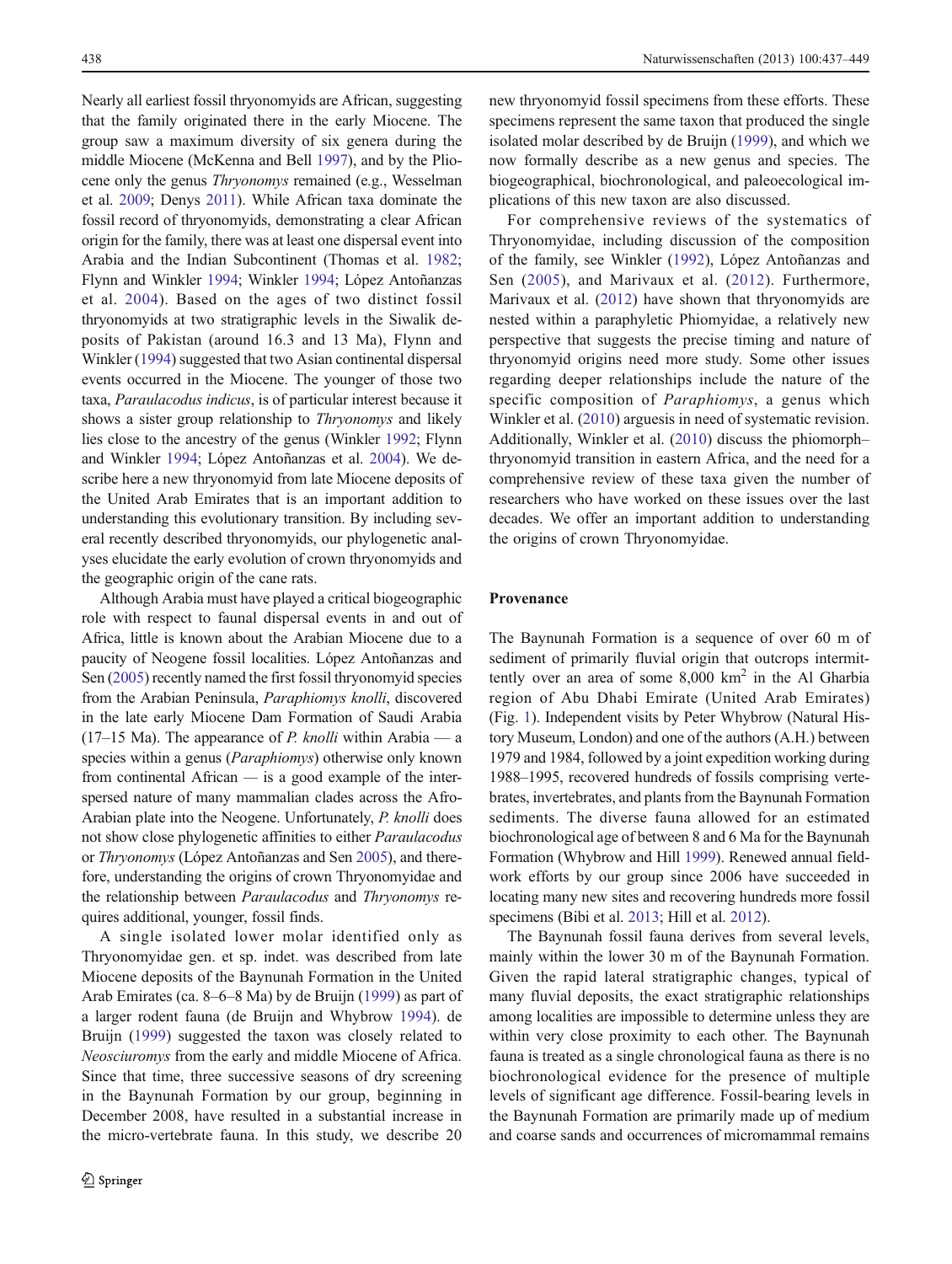<span id="page-2-0"></span>Fig. 1 Map showing the location of primary micromammal producing fossil localities within the Baynunah Formation of the United Arab Emirates. Image source: Google Earth



in these are rare. Test-sieving at many different sites often yielded no diagnostic specimens. The only consistently productive site is that of a small area of about  $16 \text{ m}^2$  located at 24.1148°N 52.43202°E in the Shuwaihat (SHU) 2–2 locality (all coordinates use the WGS84 datum). Single thryonomyid specimens come from each of SHU 2–6 at 24.11558°N 52.43277°E, Ras al-Qal'a (RAQ) 2–1 at 24.15058°N 52.98305°E, and Hadwaniyya (HAD) 1 at 24.13047°N, 53.10025°E (Fig. 1). The single thryonomyid molar described by de Bruijn ([1999\)](#page-11-0) comes from locality SHU 4. Dry sieving at one spot in SHU 4 by us failed to recover further micromammals. Locality SHU 1, from where the majority of the micromammals described by de Bruijn [\(1999](#page-11-0)) are derived, has for some years now been a military installation and is no longer accessible.

#### Methods

Aside from the previously published molar AUH 571 (de Bruijn [1999\)](#page-11-0), all of the specimens described here were either surface collected or recovered from dry screening of Baynunah Formation sediments. Sediment was successively screened through 4-, 1.3-, and 0.6-mm sieves, and then sorted separately. Remnant matrix from highly productive sites was additionally wet-sieved through a 0.6-mm screen. All of the specimens described here were collected from the surface, or recovered from the remnant matrix of the 4- or 1.3- mm screens. In total, about 1,200 kg were sieved at site Shuwaihat (SHU) 2–2, 50 kg at SHU 2–6, 600 kg at Ras al-Qal'a (RAQ) 2–1, and 90 kg at Hadwaniyya (HAD) 1. SHU 2–2 was by far the richest site among these and the only one to which our team returned for successive field seasons. The teeth were measured using an eyepiece reticle on a stereoscopic microscope.

A phylogenetic analysis was run using the data matrix of López Antoñanzas et al. ([2004\)](#page-12-0) and including the new Baynunah thryonomyid, the recently described "Thryonomys"

asakomae from the latest Miocene (5.8–5.6 Ma) of Ethiopia (Wesselman et al. [2009\)](#page-12-0), T. wesselmani from the Upper Ndolanya Beds of Laetoli, Tanzania (2.66 Ma; Denys [1987,](#page-11-0) [2011](#page-11-0)), and Lavocatomys aequatorialis from the early Miocene of Kenya (20–18 Ma; Holroyd and Stevens [2009\)](#page-11-0). The analysis comprises 22 dental characters, includes one outgroup taxon, Phiomys andrewsi, and a total of 26 ingroup taxa, two of which are the extant species of Thryonomys (Table [1\)](#page-3-0). While López Antoñanzas et al. [\(2004\)](#page-12-0), Sallam et al. [\(2009\)](#page-12-0), and Coster et al. [\(2010\)](#page-11-0) have all conducted recent phylogenetic studies that treat thryonomyids, they all have limitations relative to the taxa presented here. Sallam et al. [\(2009\)](#page-12-0) and Coster et al. ([2010](#page-11-0)) present robust character matrices that cover a wide range of dental, and even some cranial characters, and both studies include taxa that are typically known from relatively complete material. Their taxonomic coverage within Thryonomyidae, however, is limited due to the exclusion of taxa that are only known from fragmentary material, such as many of those presented here. For this reason, these studies are excellent for delineating relationships among early hystricognathous rodents (such as Gaudeamus), but are not well suited to understanding the shallower relationships of crown thryonomyids and their close ancestors. To include such taxa in these broader character matrices, reexamination of many new specimens across many collections would be required, which is beyond the scope of this study. In contrast, López Antoñanzas et al. ([2004](#page-12-0)) presented a character matrix that has excellent taxonomic coverage for crown thryonomyids and their recent ancestors, but with a character set that is limited with regard to understanding deeper relationships of thryonomyids among hystricognaths. As the new taxon discussed herein is expected to be more informative to the origin of crown thryonomyids than it would be to the deeper relationships of early hystricognathous rodents, we have chosen to build on the data matrix of López Antoñanzas et al. ([2004](#page-12-0)), while recognizing the need to for a detailed review of Miocene and Pliocene thryonomyids, as pointed out by Winkler et al. [\(2010\)](#page-12-0).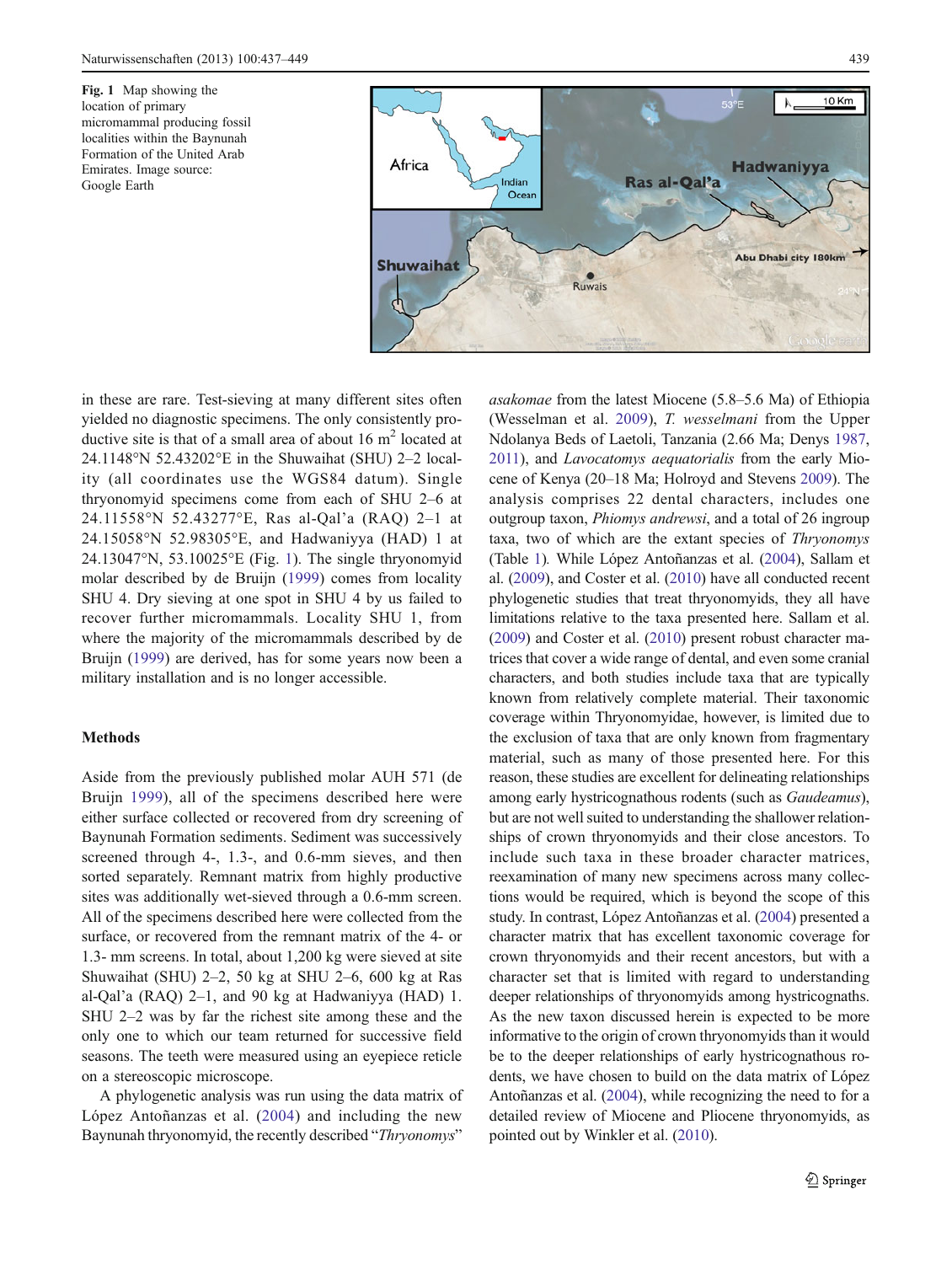#### <span id="page-3-0"></span>Table 1 Matrix of character coding

|                          | 1        | 2 | 3        | 4        | 5        | 6        |          | 8            | 9        | 10             | 11           | 12             | 13             | 14             | 15       | 16             | 17             | 18       | 19                       | 20                       | 21       | 22             |
|--------------------------|----------|---|----------|----------|----------|----------|----------|--------------|----------|----------------|--------------|----------------|----------------|----------------|----------|----------------|----------------|----------|--------------------------|--------------------------|----------|----------------|
| Phiomys andrewsi         | $\Omega$ |   | $\theta$ | $\theta$ | $\Omega$ |          |          | $\Omega$     | $\theta$ | $\theta$       | $\theta$     | $\theta$       | $\theta$       | $\theta$       | $\theta$ | $\theta$       | $\theta$       | $\theta$ | $\theta$                 | $\theta$                 | $\Omega$ | $\theta$       |
| Metaphiomys schaubi      | $\Omega$ |   | $\Omega$ |          |          | 0        |          | $\Omega$     |          | $\theta$       | $\theta$     | 2              | $\Omega$       | $\theta$       | $\Omega$ | $\Omega$       | $\Omega$       | 0        | $\Omega$                 | 0                        | $\Omega$ | $\Omega$       |
| Gaudeamus aegyptius      | $\theta$ |   |          |          | $\Omega$ | $\Omega$ |          |              |          | 1              | 1            | $\theta$       | $\Omega$       | $\Omega$       | 1        | 1              | $\gamma$       | 1        | $\theta$                 |                          |          |                |
| Sacaresia moyaeponsii    | $\Omega$ |   | $\Omega$ |          | $\Omega$ | $\Omega$ |          | $\theta$     | $\Omega$ | $\Omega$       | $\theta$     | $\theta$       | $\theta$       | $\Omega$       |          | $\Omega$       | 1              | 1        | $\theta$                 |                          |          | $\Omega$       |
| Paraphiomys simonsi      |          |   |          |          |          |          | $\Omega$ |              |          | $\mathbf{0}$   | 1            | $\Omega$       | $\Omega$       | $\mathbf{0}$   | $\Omega$ | $\Omega$       | $\theta$       | $\theta$ | $\theta$                 |                          | 0        | $\overline{2}$ |
| Paraphiomys pigotti      |          |   |          |          |          |          | $\Omega$ | $\Omega$     | $\Omega$ | 1              | 1            | 2              | $\Omega$       | $\Omega$       | $\Omega$ | 1              | $\theta$       | $\Omega$ | 1                        | $\Omega$                 | 0        |                |
| Neosciuromys africanus   |          |   |          |          |          |          |          | $\mathbf{1}$ | $\Omega$ | $\Omega$       | 1            | $\overline{2}$ | $\Omega$       | $\Omega$       | $\Omega$ | 1              | $\gamma$       | $\Omega$ | $\Omega$                 | $\Omega$                 |          | $\overline{2}$ |
| Paraphiomys knolli       |          |   |          | $\Omega$ |          |          | $\theta$ | $\theta$     | $\Omega$ | $\Omega$       | 1            | $\overline{c}$ | $\gamma$       | $\gamma$       | $\gamma$ |                | $\gamma$       | $\theta$ | $\overline{\phantom{a}}$ | $\theta$                 | 0        | $\Omega$       |
| Apodecter stromeri       |          |   |          |          |          |          |          |              | $\Omega$ | $\Omega$       | $\Omega$     | 1              | $\overline{c}$ | 2              |          |                | $\theta$       | $\Omega$ | $\theta$                 | $\Omega$                 | 0        |                |
| Paraphiomys orangeus     |          |   |          |          |          |          |          | 1            |          | $\Omega$       | 1            | 1              | $\theta$       | $\Omega$       |          |                | $\theta$       | $\theta$ | $\theta$                 | $\theta$                 | 0        |                |
| Paraphiomys hopwoodi     |          |   |          |          |          |          |          | $\Omega$     | $\Omega$ | $\Omega$       | 1            | 2              | $\mathbf{1}$   | $\Omega$       |          |                | $\Omega$       | $\Omega$ | ?                        |                          |          |                |
| Paraphiomys renelavocati |          |   |          |          |          |          |          |              | $\theta$ | $\mathbf{0}$   | $\theta$     |                | $\mathbf{0}$   |                |          |                | $\theta$       | $\Omega$ | 1                        |                          |          |                |
| Epiphiomys coryndoni     |          |   |          |          |          |          | $\Omega$ | $\Omega$     | $\Omega$ | $\Omega$       | $\Omega$     | 1              | 2              | $\Omega$       |          |                | $\gamma$       | $\Omega$ | 2                        | $\Omega$                 |          |                |
| Paraphiomys occidentalis |          |   |          |          |          |          | $\Omega$ | 1            | $\Omega$ | $\Omega$       | 1            | 1              | $\theta$       | $\Omega$       | $\Omega$ | 1              | ?              | $\Omega$ | 2                        |                          |          |                |
| Paraphiomys shipmani     |          |   |          |          |          |          |          | 1            |          | $\Omega$       | $\mathbf{1}$ | $\theta$       | $\overline{2}$ | $\theta$       | 1        | $\overline{?}$ | $\gamma$       | $\gamma$ | $\overline{\phantom{a}}$ | $\overline{\phantom{a}}$ | ?        | $\Omega$       |
| Kochalia geespei         | $\Omega$ |   |          |          |          |          | $\Omega$ |              | $\Omega$ | $\Omega$       | $\theta$     | $\theta$       | $\Omega$       | $\Omega$       |          | $\Omega$       | $\theta$       | $\Omega$ | $\Omega$                 | $\Omega$                 | 0        |                |
| Paraphiomys afarensis    |          |   |          |          |          |          |          |              | $\theta$ | $\Omega$       | $\mathbf{1}$ | $\theta$       | $\theta$       | $\theta$       | $\theta$ | 1              | $\theta$       | $\theta$ | ?                        | $\theta$                 |          |                |
| Paraphiomys roessneri    |          |   |          |          |          | 0        |          |              | $\Omega$ | $\Omega$       | $\Omega$     | $\Omega$       | $\theta$       | $\overline{c}$ | 1        | 1              | $\Omega$       |          | 2                        | $\Omega$                 | 0        |                |
| Paraphiomys australis    |          |   |          |          |          | $\Omega$ |          |              | $\theta$ | $\overline{0}$ | $\theta$     | $\mathbf{0}$   | 2              | 2              |          | $\Omega$       | $\gamma$       |          | $\theta$                 | $\Omega$                 |          |                |
| Thryonomys wesselmani    | ?        |   | $\Omega$ | $\Omega$ |          | $\Omega$ |          |              | $\Omega$ | $\Omega$       | 1            | 1              | $\Omega$       | $\Omega$       |          | 1              | 3              | 1        | ?                        | $\theta$                 |          |                |
| Thryonomys swinderianus  | 1        |   | $\Omega$ | $\Omega$ | 1        | $\Omega$ |          |              | $\Omega$ | $\Omega$       | $\mathbf{1}$ | $\mathbf{1}$   | $\theta$       | $\theta$       |          |                | 3              |          | $\theta$                 |                          |          |                |
| Thryonomys gregorianus   |          |   | 0        | $\theta$ |          |          |          |              | $\theta$ | $\Omega$       | 1            | $\theta$       | $\theta$       | $\Omega$       |          |                | 3              |          | $\theta$                 | $\theta$                 |          |                |
| "Thryonomys" asakomae    |          |   | $\Omega$ | $\Omega$ |          |          |          |              | $\Omega$ | $\Omega$       |              | 1              | 1              | $\Omega$       | $\gamma$ |                | $\overline{2}$ |          | $\overline{\phantom{a}}$ | $\Omega$                 |          |                |
| Paraulacodus indicus     |          |   |          |          |          |          | 0        |              | $\Omega$ | $\mathbf{0}$   |              |                | 2              | $\theta$       |          |                | $\overline{c}$ |          | $\theta$                 | $\theta$                 |          |                |
| Paraulacodus johanesi    |          |   |          |          |          |          |          |              | 0        | $\Omega$       |              |                | $\Omega$       | $\Omega$       |          |                | 2              |          | 0                        | 0                        |          |                |
| Protohummus dango        |          |   |          |          |          |          |          |              | $\Omega$ | $\Omega$       |              |                | $\mathcal{P}$  | $\mathcal{D}$  | $\Omega$ | $\Omega$       |                |          | $\mathcal{D}$            | $\Omega$                 |          |                |

Character descriptions are based on López Antoñanzas et al. [\(2004](#page-12-0)), listed in Appendix [1](#page-10-0), and accessible online at [www.morphobank.org](http://www.morphobank.org/) (project 896)

Data coding and tree visualization were carried out using Mesquite 2.75 (Maddison and Maddison [2010\)](#page-12-0). Phylogenetic analysis was carried out using PAUP\* 4.0b10 (Swofford [2002](#page-12-0)). Heuristic search was conducted using the tree bisection-reconnection (TBR) algorithm and randomaddition sequence of taxa. All characters were left unordered and assigned equal weight. Analyses including Gaudeamus and/or Lavocatomys were run for 1000 replicates, while the final analysis excluding both these taxa was run for 10,000 replicates. Bootstrap analyses were run for 100 replicates (of 100 search replicates each), holding a maximum of 10,000 trees per replicate. Branch lengths and character state optimization were reconstructed using accelerated transformation (ACCTRAN). Cusp terminology follows that of Winkler [\(1992\)](#page-12-0) and Marivaux et al. ([2012](#page-12-0)), unless noted otherwise, and is shown in Fig. [2](#page-4-0). Finally, while living Thryonomys do not replace their premolars (van der Merwe [2000](#page-12-0)), this condition is not known in many fossil taxa, including the taxon described here. We follow conventions of other thryonomyid researchers, and describe premolars as deciduous.

Four taxa (Protohummus dango, "Thryonomys" asakomae, T. wesselmani, Lavocatomys aequatorialis) were added to a slightly modified character matrix (Table 1) from López-Antoñanzas et al. ([2004](#page-12-0)). The character set can be openly and permanently accessed through MorphoBank ([http://morphobank.org/permalink/?P896\)](http://morphobank.org/permalink/?P896). López Antoñanzas et al. ([2004](#page-12-0)) coded metalophulid II as oblique for *Thryonomys* in  $dP_4$ , but our examination of specimens LACM 53061 and 53060, the metalophulid II is clearly transverse, which is also supported by Fig. [2](#page-4-0) of López Antoñanzas et al. ([2004](#page-12-0)). The anterolabial cusp is prominent in many fossil thryonomyids, and López Antoñanzas et al. ([2004\)](#page-12-0) coded the cusp as partially submerged (character 7, state "1") for Paraulacodus. Within *P. indicus*, however, the cusp is clear in specimen GSI D282. Winkler ([1992](#page-12-0)) also states that the anterolabial cusp in P. indicus is typically isolated, and Flynn and Winkler ([1994](#page-11-0)) clearly illustrate and discuss an isolated cusp on  $M_3$  and either an  $M_1$  or  $M_2$  of P. indicus.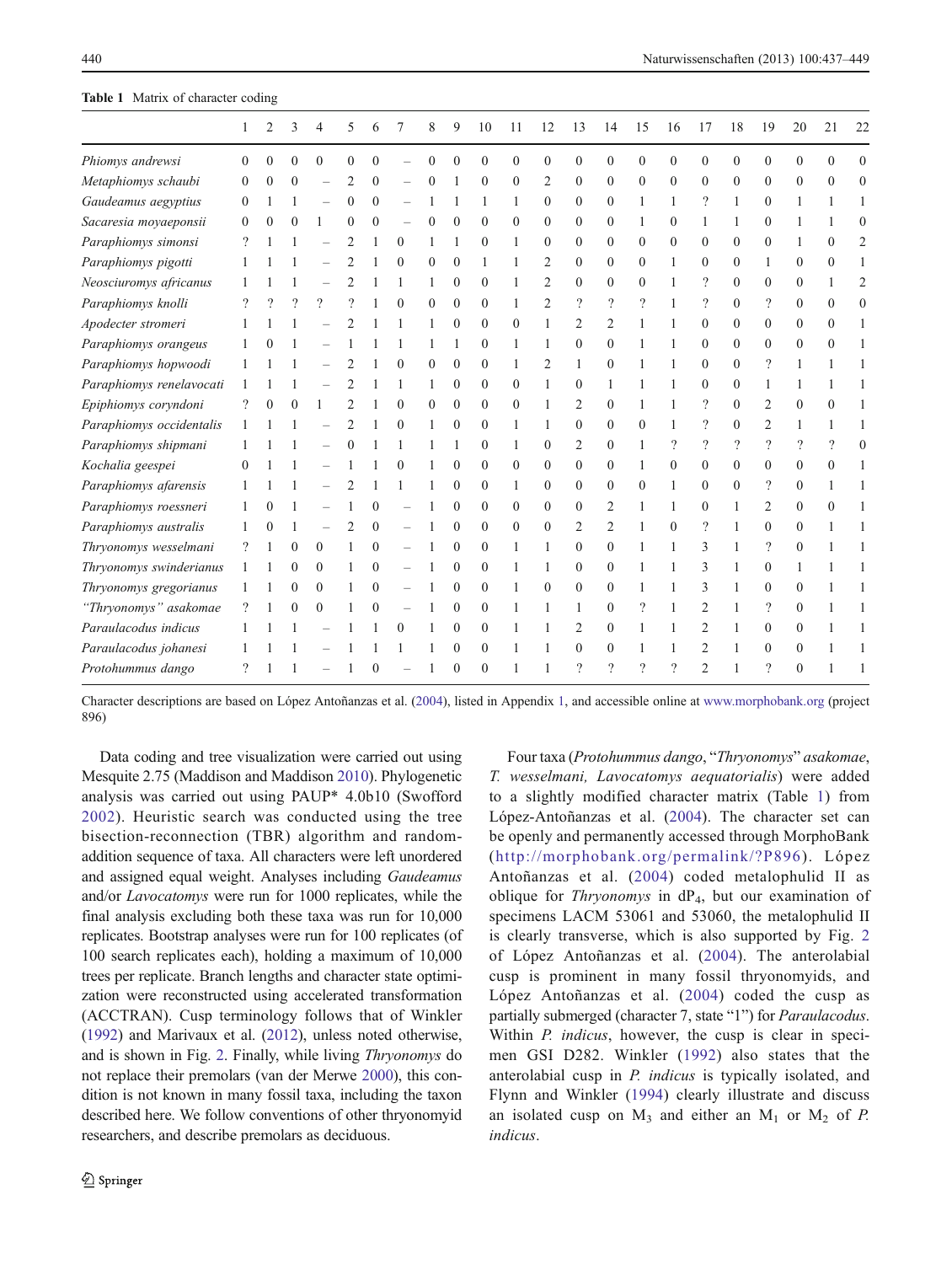<span id="page-4-0"></span>

Fig. 2 Schematic drawings of lower (a) and upper (b) second molar showing cusp nomenclature used in text, based on Winkler [\(1992\)](#page-12-0) and López Antoñanzas et al. ([2004\)](#page-12-0); both teeth are from the left side and anterior is to the right; buccal  $(B)$  and anterior  $(A)$  denoted by *arrows*. Pa Paracone, Pal Paraconule, Prl Protoloph, Pr Protocone, Hy Hypocone, AH anterior arm of hypocone, Mel Metaconule, Pol Posteroloph, Ml Metaloph, Mt Metacone, Al Anteroloph, Pold Posterolophid, Hyd Hypoconid, Prd Protoconid, Ecd Ectolophid, Mld Metalophulid I, Mtd Metaconid, End Entoconid, Hyld Hypolophid

#### Systematic Paleontology

Mammalia Linnaeus 1758

Rodentia Bowdich 1821

Thyronomyidae Pocock 1922

Protohummus, gen. nov.

Genus diagnosis. As for the new and only species, please see below.

Etymology. The Baynunah thryonomyid teeth were found isolated, are relatively large compared to other fossils rodents of the fauna, and are stained yellow to orange-brown in color, superficially resembling chickpeas (Arabic hummus). Proto, latin for "early" or "first".

Protohummus dango sp. nov.

See Fig. [3a](#page-5-0)–i and Table [2](#page-6-0).

Etymology. Dango is an Emirati dish made of boiled whole chickpeas, which the isolated and yellow-stained fossil thryonomyid teeth resemble.

Holotype. AUH 1362, L.  $dP_4$  (Fig. 2c).

Type locality. Shuwaihat (SHU) 2–2

Stratigraphic range. Currently known only from the Late Miocene Baynunah Formation of the United Arab Emirates,

which has been biochronologically dated to between 8 and 6 Ma (Whybrow and Hill [1999;](#page-12-0) Bibi et al. [2005,](#page-11-0) [2013\)](#page-11-0), and probably nearer to 6.5 Ma than to 8 Ma (Hill et al. [2012](#page-11-0)).

Diagnosis. Protohummus dango is a thryonomyid rodent similar in size to the living *Thryonomys swinderianus*, with upper incisors possessing two grooves on their buccal surface, and molars and premolars lacking an anterolabial cuspid on the lower cheek teeth. In the presence of more than one upper incisor groove, Protohummus dango is distinguished from all thryonomyid rodents except Paraulacodus and Thryonomys. Protohummus dango is distinguished from Paraulacodus spp. by the absence of an anterolabial cusp on the lower cheek teeth, a character that it shares with Thryonomys spp. It is distinguished from all living and fossil Thryonomys spp. by the absence of a metalophulid II on  $dP_4$ . It is further distinguished from T. swinderianus, T. gregorianus, and T. wesselmani, by the presence of only two (rather than three) grooves on the upper incisor.

Referred specimens. Loc. SHU 4: AUH 571 (L.  $M_2$ ). Loc. RAQ 2–1: AUH 1335 (L.  $M^{1}$  or <sup>2</sup>). Loc. SHU 2–6: AUH 1512 (L. M<sup>1 or 2</sup>). Loc. HAD 1: AUH 1623 (dI<sup>2</sup>). Loc. SHU 2-2: AUH 1379 (L. M1 or 2); AUH 1373 (L. dP<sub>4</sub>); AUH 1362 (L. dP<sub>4</sub>); AUH 1428 (L. M<sup>1 or 2</sup>); AUH 1380 (L. dP<sup>4</sup>); AUH 1707 (R. M<sup>1 or 2</sup>); AUH 1708 (R. M<sup>1 or 2</sup>); AUH 1419 (dI<sub>2</sub>); AUH 1423 (M<sup>x</sup>, broken); AUH 1368 (dI<sup>2</sup>); AUH 1431 (M<sup>x</sup>); AUH 1427 (dP<sub>4</sub> or M<sub>x</sub>, broken); AUH 1400 (dI<sub>2</sub>); AUH 1369 (L. M<sup>x</sup>, broken); AUH 1382 (M<sup>x</sup>)

Repository. All referred specimens are curated and stored with the Abu Dhabi Tourism and Culture Authority (previously the Abu Dhabi Authority for Culture and Heritage) in Abu Dhabi city, United Arab Emirates. Molds and casts of specimens AUH 1335, 1362, 1373, 1379, and 1380 are deposited in the Yale Peabody Museum of Natural History.

#### Description

 $M^{1 \text{ or } 2}$  — It is difficult to distinguish between isolated upper first and second molars in thryonomyids because these teeth are so similar. All upper  $M^{1}$  or  $2s$  except for AUH 1707 are relatively unworn with complete crowns, with no evidence of root structures. Crown height is much higher on the lingual side versus buccal side (LCH vs. BCH; Table [2\)](#page-6-0), and overall crown height is similar to that of living Thryonomys. AUH 1707 is different from the typically unilateral hypsodont teeth as it is a highly worn tooth from an older individual. Within thryonomyids, it is typical for  $M<sup>2</sup>s$  to be slightly larger than  $M<sup>1</sup>s$ , and the smaller size of AUH 1708 (Table [2](#page-6-0)) might mean this tooth is an  $M<sup>1</sup>$ , while all the remaining upper molars are  $M^2$ s. These cheek teeth are strongly lophate, but analogs to protocone, paracone, hypocone, and metacone are present, though the teeth are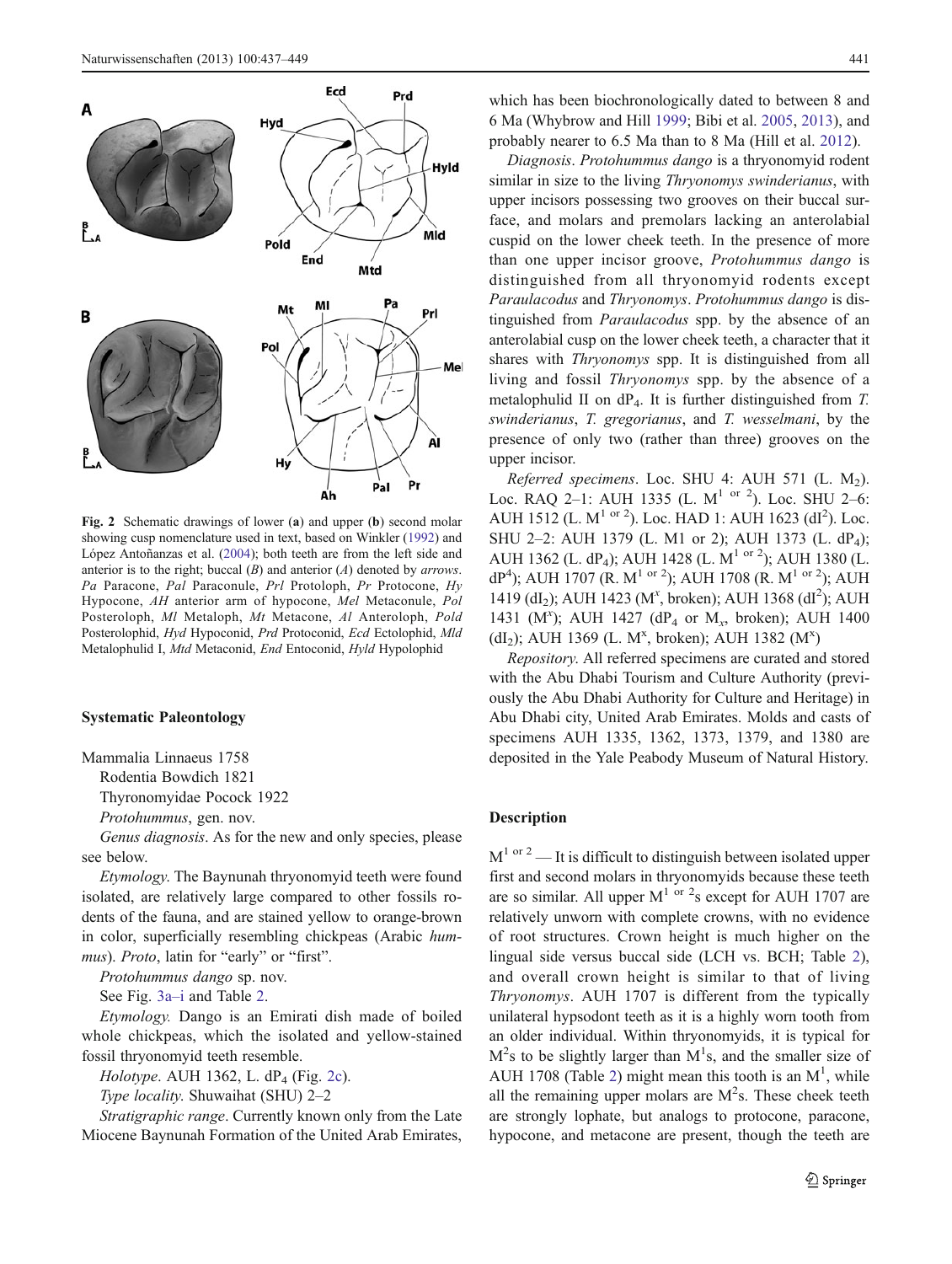<span id="page-5-0"></span>Fig. 3 SEM images of occlusal views of isolated thryonomyid teeth from the Baynunah Formation, United Arab Emirates. a AUH 571 (holotype; L. M<sub>2</sub>); **b** AUH 1373 (L. dP<sub>4</sub>); **c** AUH 1362 (L. dP4); d AUH 1379 (L. M<sup>2</sup>); e AUH 1512 (L.  $M^{1}$  or <sup>2</sup>);  $\tilde{f}$  AUH 1335 (L.  $M^{1}$  or 2); g AUH 1380  $(L. dP<sup>4</sup>)$ ; h AUH 1368 (dI<sup>2</sup>); i AUH 1623 (dl<sup>2</sup>). Horizontal scale bars in **a** and  $i = 1$  mm; scale bar in a is applicable for a–h. Teeth a–h are occlusal views with the buccal side towards top, I is a buccal view of incisor enamel surface. In cheek, buccal  $(B)$  and anterior  $(A)$ denoted by arrows



not strongly cuspate overall. Three strong bucco-lingually oriented lophs are recognized as the anteroloph, protoloph, and posteroloph. The anteroloph in AUH 1708 has a saddle along its midline. Overall, the primary loph structures create two strong basins in each tooth crown. The lingual sinus is partially closed, and seems to lack a prominent mure extending posteriorly from the protocone. The protocone and hypocone exhibit wear earlier than the buccal cusps due to the higher crown height of the buccal side. The buccal sides of the teeth show clear metacones and paracones, as well as a buccal extension of the anteroloph; there is a prominent sinus between all of these structures. On several teeth, most notably AUH 1428 and 1379 (Fig. 3d), a small inflation exists along the protoloph that may indicate a poorly developed paraconule. A prominent metaloph extends anteriorly and buccally from the midpoint of the posteroloph, although it is weaker in AUH 1708.

 $dP^4$  — AUH 1380 (Fig. 3g) is the only upper premolar recovered. This tooth exhibits the same basic morphology of the molars, although it is markedly reduced in size. AUH 1380 is highly worn on the lingual side, where most of the hypocone and protocone have been removed to expose dentine. The metacone and the posteroloph are also highly worn. In contrast, the paracone and protoloph remain relatively intact. The reduced development of the paracone highlights the low crown of this tooth relative to molars. The anteroloph is also slightly worn. There is no sign of a metaloph extending from the posteroloph.

 $dI<sup>2</sup>$  — Three upper incisors were recovered, AUH 1368 (Fig. 3h), AUH 1420, and AUH 1623 (Fig. 3i). All specimens are broken, and AUH 1420 and AUH 1368 retain partial enamel surfaces adhered to dentine, but the enamel surface is not complete medio-laterally. AUH 1368 shows the characteristic thryonomyid shape in cross section, which is bucco-lingually thick (LL) versus the width. AUH 1623 is an isolated piece of enamel that includes the occlusal surface, but is broken proximally. All three of these specimens clearly show two grooves on the enamel surface. The grooves are found equidistant from the midline, along the lateral and medial sides of the teeth. The condition is the same as seen in Paraulacodus indicus, and P. johanesi, and "Thryonomys" asakomae, but differs from all other thryonomyids, including the three-grooved T. swinderianus and T. gregorianus.

 $dP_4$  — AUH 1373 and AUH 1362 (Fig. 3b and c) are both left dP4s. AUH 1362 is a complete crown, and AUH 1373 is missing the anterior metalophulid I. These teeth are most easily recognized as  $dP_4$ s due to the pronounced curve in both the metalophulid I and posterolophid and the tapering nature of the tooth where the trigonid is narrower than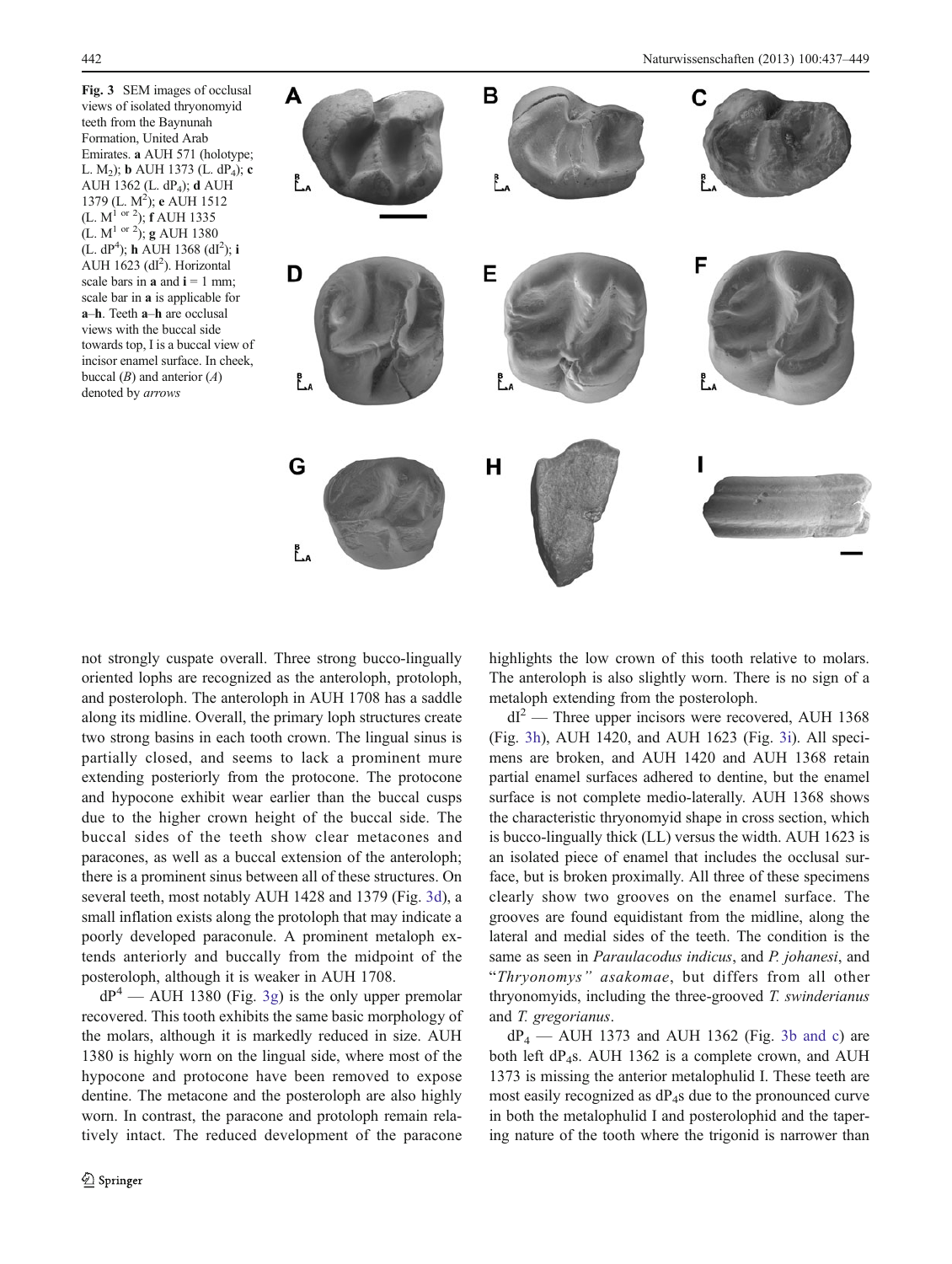<span id="page-6-0"></span>Table 2 Measurements, in mm, of teeth of Protohummus dango collected from the Baynunah Formation

| $M^{l}$ or 2           |                |                                                                                                                                                                                                         |                        |                      |      |                                                               |
|------------------------|----------------|---------------------------------------------------------------------------------------------------------------------------------------------------------------------------------------------------------|------------------------|----------------------|------|---------------------------------------------------------------|
| 1335                   |                |                                                                                                                                                                                                         |                        |                      | 1.72 |                                                               |
| 1379                   |                |                                                                                                                                                                                                         |                        |                      | 1.53 |                                                               |
|                        |                |                                                                                                                                                                                                         |                        |                      | 1.39 |                                                               |
| 1512                   |                |                                                                                                                                                                                                         |                        |                      | 1.34 |                                                               |
| 1707                   |                |                                                                                                                                                                                                         |                        |                      | 1.69 |                                                               |
|                        |                |                                                                                                                                                                                                         |                        |                      | 1.9  |                                                               |
|                        |                |                                                                                                                                                                                                         |                        |                      |      |                                                               |
|                        |                |                                                                                                                                                                                                         |                        |                      |      |                                                               |
| 1362                   |                |                                                                                                                                                                                                         | 1.76                   |                      |      |                                                               |
|                        |                |                                                                                                                                                                                                         |                        |                      |      |                                                               |
| SHU 4                  |                |                                                                                                                                                                                                         |                        |                      |      |                                                               |
|                        |                |                                                                                                                                                                                                         |                        |                      |      |                                                               |
| 1380                   |                |                                                                                                                                                                                                         |                        |                      |      |                                                               |
|                        |                |                                                                                                                                                                                                         |                        |                      |      |                                                               |
|                        | $2.6^{\rm a}$  | 1.66                                                                                                                                                                                                    |                        |                      |      |                                                               |
| HAD <sub>1</sub>       |                |                                                                                                                                                                                                         |                        |                      |      |                                                               |
|                        |                |                                                                                                                                                                                                         |                        |                      |      |                                                               |
| 1400<br>SHU 2-2        | 3.04           |                                                                                                                                                                                                         |                        |                      |      | 10.5                                                          |
| 1419<br><b>SHU 2-2</b> | 3.32           |                                                                                                                                                                                                         |                        |                      |      | 22                                                            |
|                        | <b>SHU 2-2</b> | AUH Site L<br>RAQ 2-1 2.94 2.9<br>SHU 2-2 2.79 2.74<br>1428 SHU 2-2 2.74 3.09<br>SHU 2-6 2.83 3.03<br>SHU 2-2 2.81 3.15<br>1708 SHU 2-2 2.52 2.41<br>$SHU 2-2 = 2.19$<br>SHU 2-2 3.04 2.10<br>3.09 2.42 | W<br>SHU 2-2 2.48 3.11 | LL —<br>1.78<br>1.55 |      | CH LCH BCH TA<br>3.55<br>2.86<br>2.34<br>2.40<br>2.21<br>2.58 |

See Fig. [3](#page-5-0) for reference

a Estimated measurement from broken tooth. AUH 1400 and 1419 are only tentatively referred to Thryonomyidae. Measured from the total length of enamel

 $L$  is the maximum crown length as measured from proximal and distal most points of crown;  $W$  is the maximum tooth width as measured from buccal and lingual most points of crown; LL is the lingual/buccal thickness of incisor measured from enamel to dentine side of tooth; CH is the crown height measured from base of crown to highest cusp; LCH is the lingual crown height measured from base of crown to highest cusp/loph on lingual side of tooth; BCH is the buccal crown height measured from base of crown to highest cusp/loph on buccal side of tooth; TA is the total arc length (not complete tooth)

the talonid, a condition seen in histricognathous rodent  $P_4$ s. The primary cusp of the teeth is the entoconid, found on the lingual extent of the hypolophid; this is also the only cusp at the midline of the tooth, mesio-distally. Both teeth are lightly worn, and while AUH 1373 is in pristine condition, AUH 1362 exhibits pitting due to weathering. AUH 1362 also exhibits several wear facets, most prominently along the length of the posterolophid descending buccally and away from the entoconid and along the hypolophid. In each tooth, there are small saddles that separate the entoconid from the metaconid mesially and the posterolophid distally. A minor saddle appears between the protoconid and the continuation of the metalophulid I. Anterior to the protoconid in each tooth is a small saddle in the metalophulid I. It is unclear whether this tooth position had deciduous precursors. An ectolophid runs posteriorly from the protoconid to join the short anterior arm of the hypoconid. These  $dP<sub>4</sub>s$  compare favorably to those of Paraulacodus, and lack the metalophulid II seen in Thryonomys, but shared with older taxa such as Gaudeamus and Lavocatomys.

 $M<sub>2</sub>$  — De Bruijn [\(1999](#page-11-0)) originally described AUH 571 (Fig. [3a\)](#page-5-0) as an  $M_3$ , but we here re-identify the tooth as a left M2. While de Bruijn ([1999](#page-11-0)) remarked on the similarity between AUH 571 and the  $M_3$  of Neosciuruomys stromeri, additional fossil teeth, as described here, indicate that this initial assessment is incorrect, and that AUH 571 is better interpreted as similar to teeth from Paraulacodus and/or early Thryonomys. In contrast to the condition of many thryonomyid  $M_3$ s (e.g., *Paraulacodus indicus*) that exhibit a talonid that is narrower than the trigonid, the trigonid and the talonid of AUH 571 are subequal in width  $(2.30 \times$ 2.51 mm). Additionally, the posterolophid of AUH 571 extends lingually, approaching the level of the entoconid; the same condition as observed in the  $M_2$  of P. indicus, but not in the M3, where the posterolophid (Flynn and Winkler [1994](#page-11-0)) is retracted. In short, the talonid of the  $M_3$  in *Paraulacodus*, and closely allied taxa, clearly exhibits a reduction in size and extent, which is not observed in AUH 571. AUH 571 otherwise exhibits typical thryonomyid lower molar characters. A strong entoconid is found at the lingual extent of the hypolophid, and this structure separates the large basins of the trigonid and talonid. The hypoconid is separated from the hypolophid via a saddle, and the hypolophid is curved and extends near the entoconid, from which it is separated via another saddle. The mesial side of the tooth is dominated by a large, straight metalophulid I, which includes a clear protoconid and metaconid. A small crest projects buccomesially from the protoconid. While the crest is in the position of the anterolabial cusp observed in some thryonomyids, there is no distinct cusp, and the crest does not diverge in course to form a cingulum that opens lingually. This is in contrast to the condition in P. indicus, where both the  $M_2$  and  $M_3$  exhibit strong, distinct anterolabial cusps. It is also distinct from the living Thryonomys that shows no anterolabial cusp, but instead exhibits a ridge that extends from the protoconid and curves lingually to form a minor cingulid. This minor cingulid is present in the recently described "Thryonomys" asakomae, but it is not as well developed as in the living Thryonomys.

#### cf. Protohummus dango

 $dI_2$  — Two lower incisors were recovered, AUH 1400 and AUH 1419. AUH 1419 retains the occlusal surface of the tooth; both teeth are notable in that the width of the dentine is narrower than that of the enamel. On the basis of their large size and the fact that all other rodents recovered from the Baynunah are much smaller, the two lower incisors may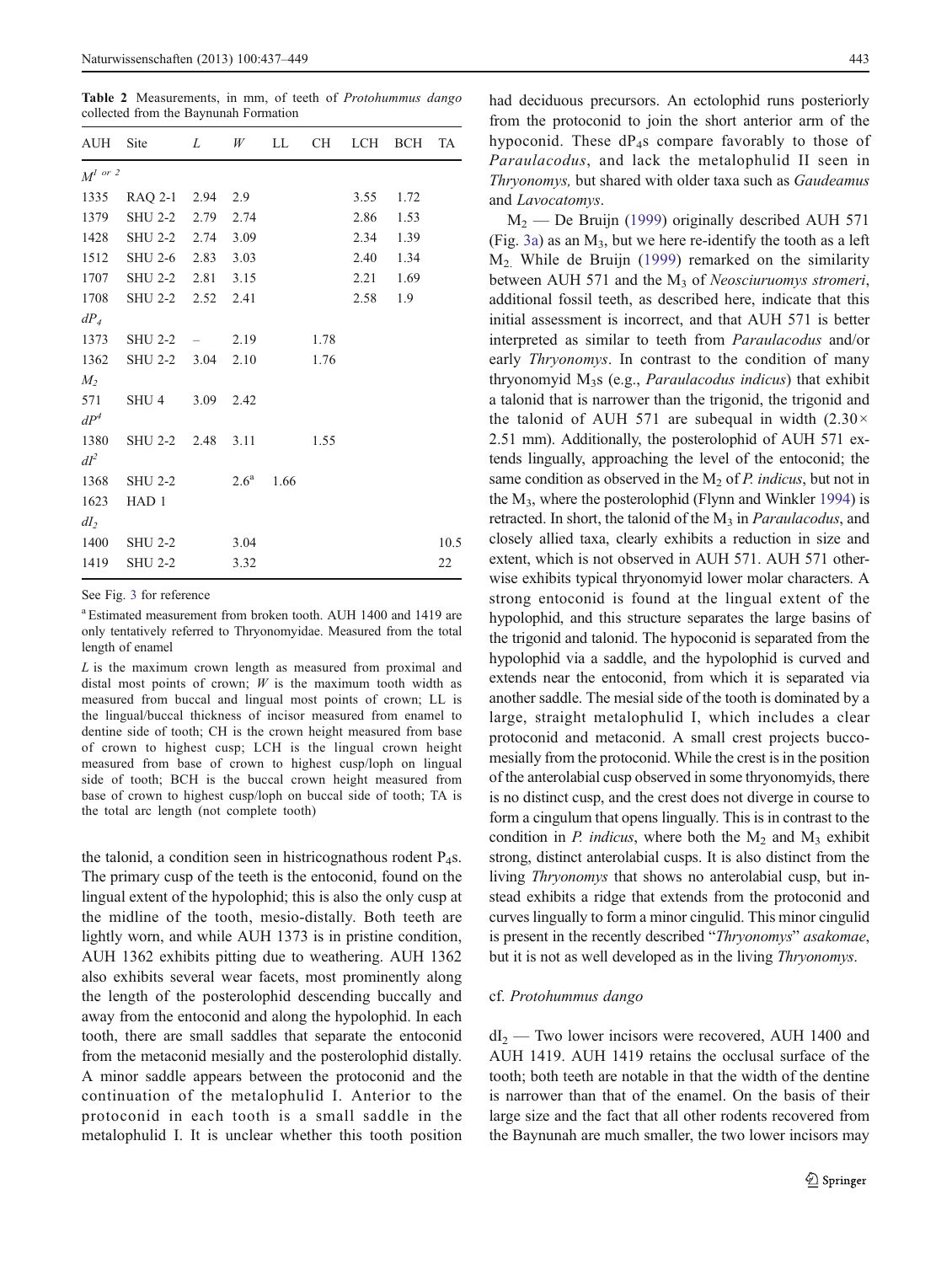be from the taxon described here. However, both incisors are dorso-ventrally tall and medio-laterally narrow, whereas those of Thryonomys spp. and Paraulacodus spp. are medio-laterally wide. The marked difference in morphology means confident attribution of these two incisors to our new taxon is not yet appropriate.

#### Phylogenetic results

As discussed below, we present the results (Fig. [4a](#page-8-0)) of the analysis without Gaudeamus and Lavocatomys, which are shown in Fig. S1. The heuristic search resulted in six most parsimonious trees of 79 steps. The strict consensus tree (Fig. [4a](#page-8-0)) is well resolved, with a length of 80 steps, a consistency index of 0.38, and a retention index of 0.60. Only a single node has bootstrap support >50 %, and only two nodes have Bremer decay indices greater than 1, but such low support values are to be expected with such a high ratio of taxa to characters.

The recovered topology is nearly identical to that of López-Antoñanzas et al. ([2004](#page-12-0)), with the addition of the three new taxa. Our analysis indicates Protohummus dango is nested within the Thryonomyidae at a node close to the origin of crown Thryonomys. Specifically, Protohummus dango is the sister taxon of the clade comprising the stem taxon "Thryonomys" asakomae from the latest Miocene of Ethiopia (Wesselman et al. [2009\)](#page-12-0) and the crown clade defined by T. gregorianus +  $T$ . swinderianus, and to which  $T$ . wesselmani (2.66 Ma, Tanzania; Denys [2011](#page-11-0)) probably also belongs. The tree further clarifies the relationship between Paraulacodus and crown Thryonomys, which were previously considered to share a close ancestral relationship (Winkler [1992;](#page-12-0) López-Antoñanzas et al. [2004](#page-12-0)). With the addition of new taxa, a clearer stem Thryonomys group is shown that includes recently described fossil Thryonomys and Protohummus dango. The precise relationship between this broad group and the two Paraulacodus species is still unclear due to the unresolved nature of Paraulacodus spp. Character evolution is shown in Fig. [4a,](#page-8-0) and reveals a gradual or stepwise process of mosaic evolution in the acquisition of the suite of derived characters diagnostic of living cane rats, which largely includes the initial appearance — and subsequent addition — of upper incisor grooves, the loss of anterolabial cuspids, and the appearance of a metalophulid II on dP4. In this regard, Protohummus dango is advanced relative to *Paraulacodus* spp. in the loss of the anterolabial cuspid on the lower cheek teeth. However, Pr. dango, like Paraulacodus, lacks a metalophulid II on dP4, present in both "Thryonomys" asakomae and Thryonomys spp. and some older taxa. Based on our analysis, crown clade Thryonomys is diagnosed by the presence of three grooves on the upper incisors, a character lacking in both "Thryonomys" asakomae and Protohummus dango.

Analyses including Gaudeamus aegyptius and Lavocatomys aequatorialis (Fig. S1) are shown as supplementary information. We excluded these two species from the final analyses presented here for several reasons. Previous studies (Flynn and Winkler [1994\)](#page-11-0) have suggested Gaudeamus shares characters in convergence with thryonomyids, and Sallam et al. [\(2011\)](#page-12-0) discuss this issue in detail, supporting the previous assessment of Flynn and Winkler [\(1994](#page-11-0)) and others (Sallam et al. [2009](#page-12-0); Coster et al. [2010](#page-11-0); Antoine et al. [2012](#page-11-0)). Most importantly, the study of Sallam et al. [\(2011\)](#page-12-0) illustrates that a sister group relationship between Thryonomys and Gaudeamus, as suggested by López Antoñanzas et al. [\(2004](#page-12-0)) would require an exceptionally long Thryonomys ghost lineage (~27 Ma). Sallam et al. [\(2011\)](#page-12-0) accordingly place Gaudeamus within a new family that is sister to living Hystricidae. The placement of Gaudeamus within an unresolved clade that includes all other Thryonomys (Fig. S1a) in our analysis, similar to findings of López Antoñanzas et al. [\(2004](#page-12-0)), is the result of dental convergences as reported by Sallam et al. [\(2011\)](#page-12-0) and others. The limited character set of López Antoñanzas et al. [\(2004](#page-12-0)) is well suited to understanding relationships within crown Thryonomyidae, but not broader hystricognath relationships, so the placement of Gaudeamus is understandably problematic. We therefore feel justified in excluding Gaudeamus from our final analysis. Similarly, Lavocatomys is an early Miocene taxon known only from lower cheek teeth (Holroyd and Stevens [2009\)](#page-11-0). While Lavocatomys shares important similarities with Thryonomys such as the presence and orientation of a metalophulid II on dP4, this structure is also shared with older taxa such as Gaudeamus aegyptius. Characters important to thryonomyid relationships, scored on upper incisors and upper cheek teeth, are totally unknown in Lavocatomys aequitorialis. Accordingly, when *Lavocatomys* is added to our analyses, significant phylogenetic resolution within Thryonomyidae is lost (Fig. S1b). Given the poor knowledge of Lavocatomys aequitorialis, and in the interests of producing a betterresolved tree, we exclude Lavocatomys aequitorialis from the final analysis. Finally, a tree that includes both Gaudeamus and includes Lavocatomys (Fig. S1c) shows nearly no phylogenetic resolution.

#### Discussion

Protohummus dango is a derived thryonomyid that, being morphologically intermediate between species of Paraulacodus and Thryonomys, clarifies a sequence of evolution leading to the living cane rats. Furthermore, the lack of autapomorphies (reflected as zero branch length in Fig. [4a](#page-8-0) for Pr. dango) is consistent with the interpretation of this species as a recent ancestor to crown thryonomyids.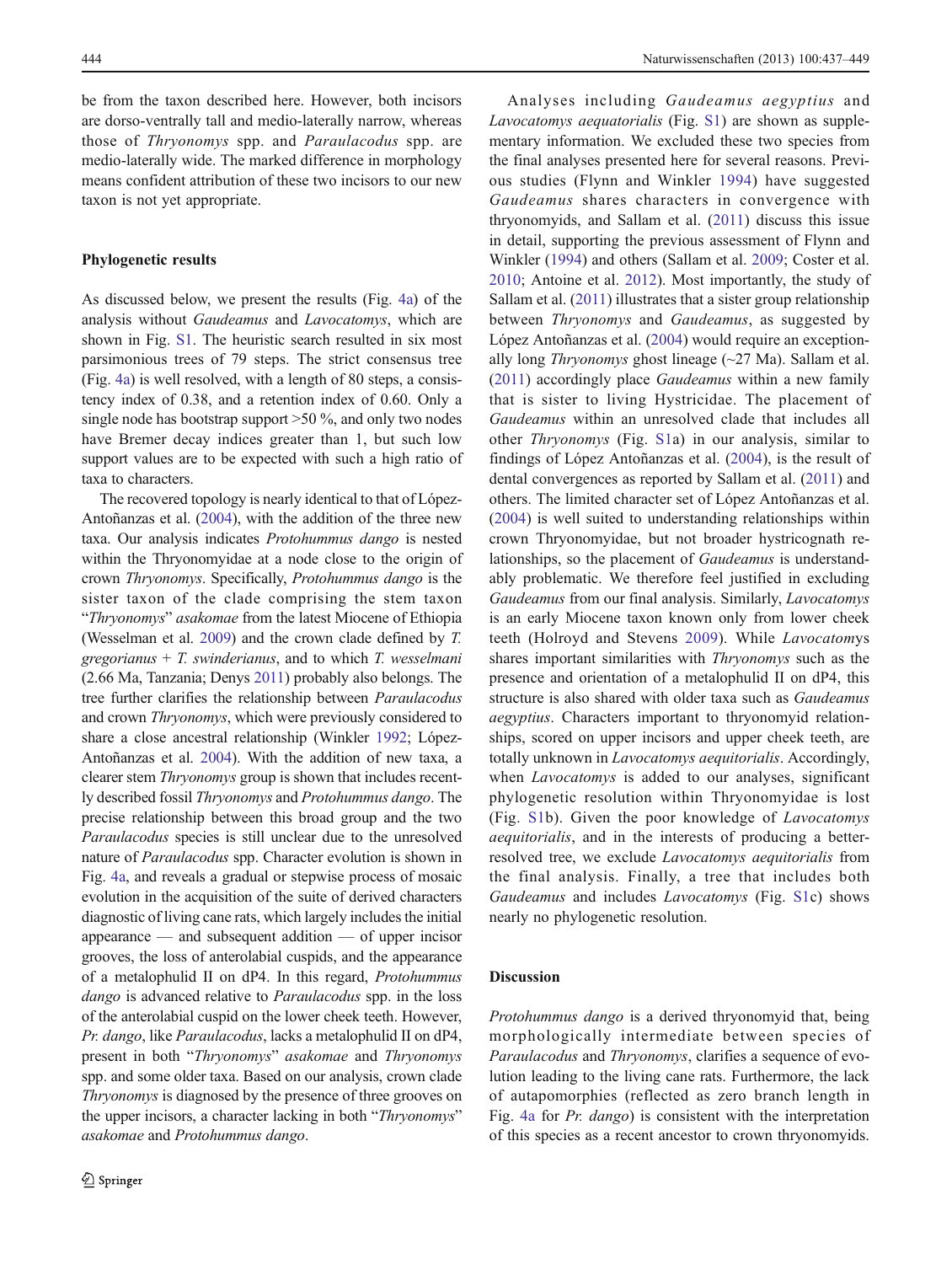<span id="page-8-0"></span>

Fig. 4 a Strict consensus of six most parsimonious trees of the analysis. Branch lengths are proportional to the number of character state changes along a branch. Numbers above branches show bootstrap support greater than 50 % (only one node), and those *below* show

Bremer decay indices greater than 1 (only two nodes). b Part of the tree from a, set against time and showing age ranges of fossil taxa in black boxes

Despite the lack of phylogenetic resolution in Paraulacodus spp., the younger age (10.7–10.5 Ma; but possibly as young as 6.6 Ma; Winkler [2003](#page-12-0); see discussion below) and lack of autapomorphies for Pa. johanesi favors a closer, and possibly lineal, relationship between this species and Pr. dango. In contrast, Pa. indicus is older (12.9–12.5 Ma), more derived, and represents a temporally restricted appearance of Thryonomyidae within the continuous Siwaliks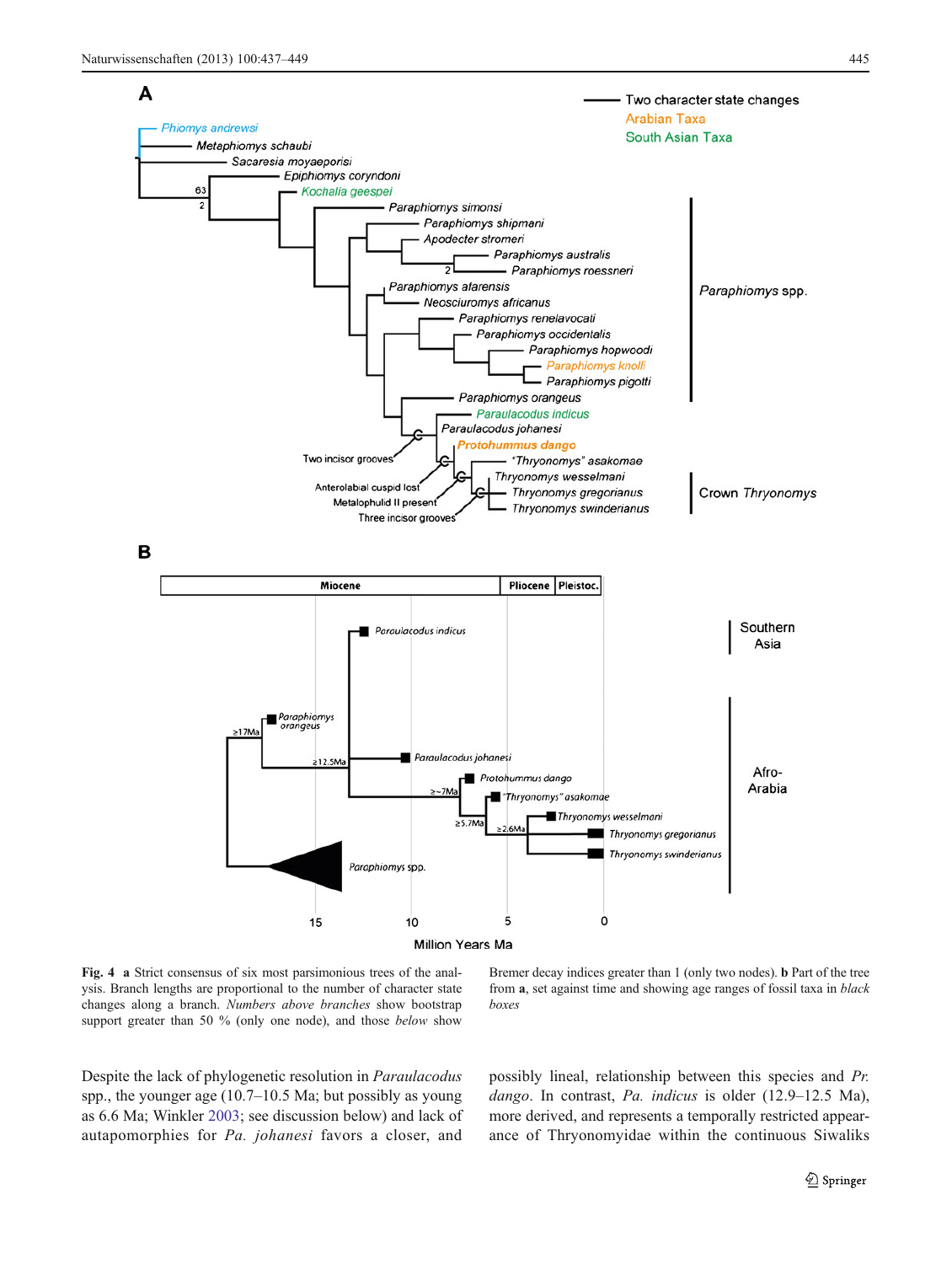fossil record (Flynn and Winkler [1994](#page-11-0)), which makes a direct phyletic relationship between this species and Pr. dango unlikely. Nevertheless, *Paraulacodus* spp. show close affinities to crown Thryonomys and its stem group.

Our analysis indicates the age of origin of crown Thryonomys is probably younger than 5.6 Ma (age of "Thryonomys" asakomae). A minimum age of 2.6 Ma may be indicated by T. wesselmani. Although T. wesselmani is united with crown Thryonomys by the presence of a third incisor groove, its body size and incisor groove orientation differ slightly from those in the living species, and further study may provide better phylogenetic resolution. Mosaic evolution of important features (incisor grooves, appearance of metalophulid II, etc.), makes it difficult to understand how fragmentary material of Thryonomys cf. gregorianus from Lothagam (Winkler [2003;](#page-12-0) 4–3.5 Ma) Thryonomys sp. from Lemudong'o (Manthi [2007](#page-12-0); 6.12–6.08 Ma) and the Manonga Valley (Winkler [1997;](#page-12-0) 5.5–5 Ma) fit relative to the crown group.

There are preliminary descriptions of thryonomyids that may be relevant to the origin of crown Thryonomys from multiple locations in Kenya. Winkler ([2002](#page-12-0)) describes Paraulacodus nov. sp. (Sites BPRP#73; BPRP#40;  $\sim$ 12.5 Ma), *Thryonomys* sp. (BPRP#77;  $\sim$ 4.5 Ma), and a new genus and species of thryonomyid (BPRP# 53; ~12 Ma) from the Tugen Hills. Winkler [\(2003](#page-12-0)) also describes an isolated double-grooved upper incisor as Paraulacodus cf. Pa. johanesi from sediments slightly older than 6.54 Ma at Lothagam. The age of the Lothagam specimen is interesting as it is now clear that thryonomyids with double-grooved incisors were present into the latest Miocene and earliest Pliocene (this study; Wesselman et al. [2009\)](#page-12-0), suggesting that the taxon at Logatham may not be Paraulacodus, but may lie close to the base of crown Thryonomys near Pr. dango or "Thryonomys" asakomae. Similarly, Kawamura and Nakaya ([1984](#page-11-0)) describe an isolated upper incisor from the Namurungule Formation of the Samburu Hills in Kenya (9.5 Ma), and, based on two incisor grooves, attribute it to Paraulacodus sp. In the same study, an isolated molar tooth is identified (from the same locality and horizon as the incisor) as Thryonomyidae gen. et sp. indet, although identification as an upper or lower molar is not made. The molar has a minor spur on the posteroloph that could be interpreted as a metaloph if the tooth is an upper molar. If the tooth is a lower molar, it would lack an anteroconid. Either of these conditions would distinguish this tooth from those of *Paraulacodus*, and make it distinct from the incisor-bearing taxon at the same locality. Based on the similarity to our material (although our taxon is smaller) to that described by Kawamura and Nakaya ([1984](#page-11-0)), it is possible that both the incisor and molar from Samburu Hills are from a taxon that was similar to Protohummus dango. Finally, Flynn et al. [\(1983](#page-11-0)) discuss material from Ngorora, Kenya that may be attributable to *Paraulacodus* (Winkler

[2002\)](#page-12-0), but the short metaloph of that taxon called that designation into question. Combined, these studies suggest that there is important material to be described and discovered that will highlight the transition from *Paraulacodus* to crown Thryonomys even further, allowing a more complete understanding of the geographic range of this group.

The biogeographic implications of the origin of crown Thryonomys are relevant to understanding the faunal and temporal relationships among many African and Arabian faunas. Flynn et al. [\(1991](#page-11-0)) and Flynn and Winkler [\(1994](#page-11-0)) listed four minimal criteria for the recognition of intercontinental dispersal events in the fossil record. Among these is the requirement that the geographic areas in consideration have continuous and well-documented fossil records. Flynn and Winkler [\(1994](#page-11-0)) relied on the exceptional fossil record of the Siwaliks to interpret Paraulacodus indicus as the product of a dispersal event from Africa to the Indian Subcontinent during the mid-Miocene. The presence in the Arabian Peninsula of a thryonomyid that is phylogenetically intermediate between Paraulacodus and Thryonomys might suggest that Protohummus dango indicates a dispersal event from Africa to Arabia before ca. 7 Ma, followed by a return of its lineage to Africa before ca. 6 Ma. While this may have occurred, alternative biogeographic hypotheses cannot be reasonably falsified as the sparse Arabian and African Neogene fossil records cannot currently be relied upon to demonstrate the absence of Pr. dango from Africa, nor that of its sister taxa from Arabia at earlier or later times. If anything, the few other Arabian Miocene fossil sites known (Thomas et al. [1982,](#page-12-0) [1999;](#page-12-0) Whybrow [1987](#page-12-0); Whybrow et al. [1982](#page-12-0)) demonstrate that thryonomyids are present in the Arabian Peninsula whenever terrestrial fossil faunas are found. The geographic location of Protohummus dango therefore suggests that the Miocene evolution of Thryonomyidae took place simultaneously across the combined Afro-Arabian region (Fig. [4b\)](#page-8-0). Future discoveries of Pr. dango in Africa or of fossil Thryonomys in Arabia would further support this scenario. Other fossils have also demonstrated that the Arabian Peninsula was very much a part of the Ethiopian biogeographic realm throughout the Miocene and well into the Pleistocene (Thomas [1984;](#page-12-0) Bibi [2011\)](#page-11-0). Among the Baynunah micromammals, the gerbil and cricetid genera Abudhabia and Myocricetodon show widespread distributions during the Late Miocene in both Africa and Asia (de Bruijn [1999\)](#page-11-0). One zapodine tooth was also described from the Baynunah Formation (de Bruijn [1999\)](#page-11-0), which is interesting, as this group is not known from Africa during the Late Miocene. Among the large mammals, perhaps only the antelope Prostrepsiceros vinayaki is shared with faunas from Central Asia and the northern Mediterranean (Bibi [2011\)](#page-11-0), while a handful of taxa are shared exclusively with southern Asia (Siwaliks), and the majority is exclusively African in affinity (Bibi et al. [2013\)](#page-11-0). The question of why taxa shared between Arabia and the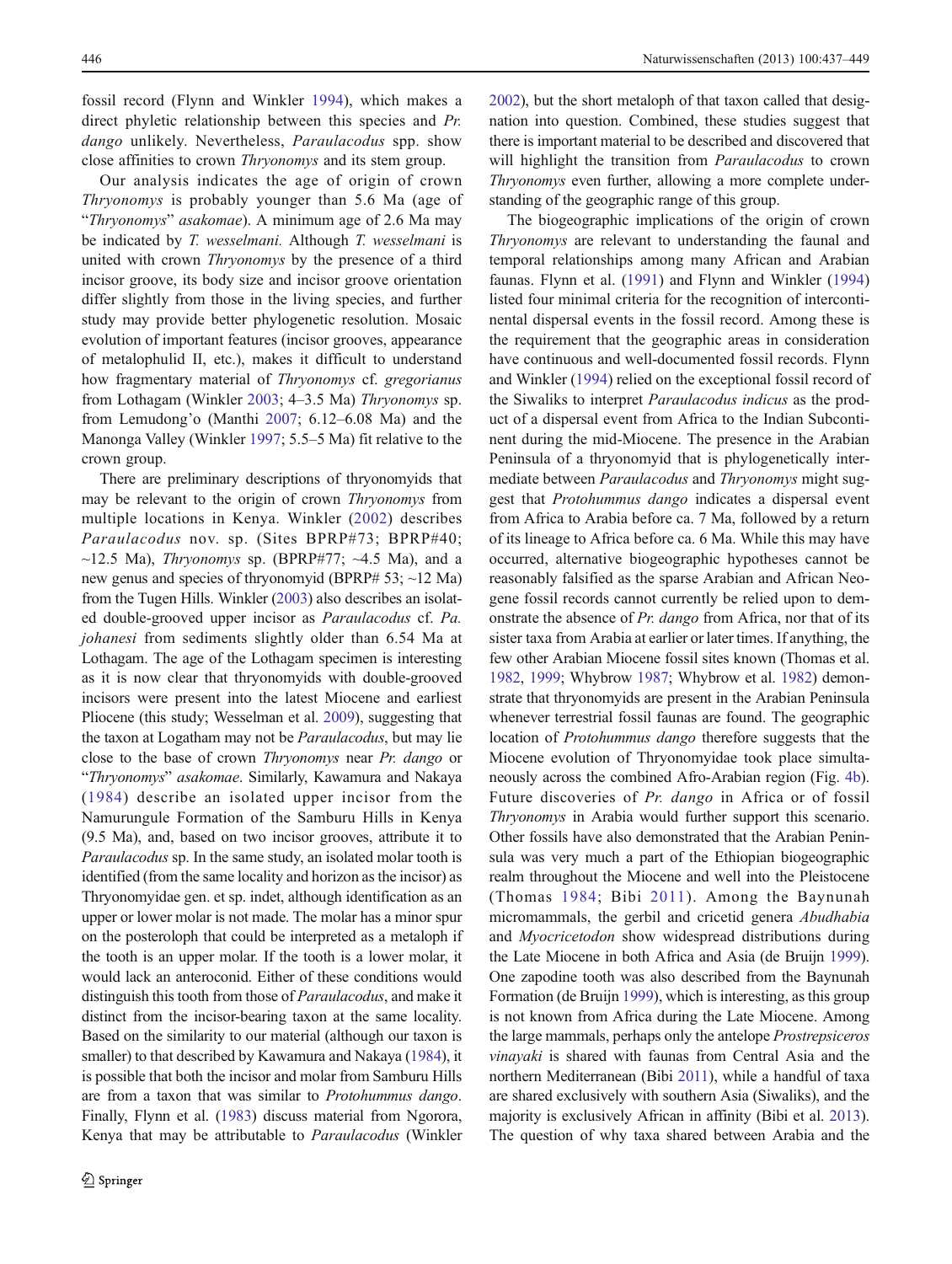<span id="page-10-0"></span>Siwaliks are never recorded in Africa (e.g., Propotamochoerus hysudricus), and why taxa shared between Arabia and Africa are never recorded in the Siwaliks (e.g., Diamantornis laini, Stegotetrabelodon syrticus, Nyanzachoerus syrticus) has yet to be satisfactorily answered.

The Baynunah fossil fauna has, on the basis of taxa such as suids (Bishop and Hill [1999](#page-11-0)), proboscideans (Tassy [1999\)](#page-12-0), and ratites (Bibi et al. [2005\)](#page-11-0), been aged to between 8 and 6 Ma. The phylogenetic position of Protohummus dango, between Paraulacodus johanesi (10.7–10.5 Ma, Geraads [1998](#page-11-0); and possibly at  $~6.6$  Ma Winkler [2003\)](#page-12-0) and "Thryonomys" asakomae (5.7–5.6 Ma; Wesselman et al. [2009\)](#page-12-0), is in congruence with the previously proposed age of the Baynunah.

#### **Conclusions**

The late Miocene fossil fauna of the Baynunah Formation has yielded a new species of thryonomyid rodent, Protohummus dango gen. et sp. nov. The new species is characterized by a unique mosaic of conserved and derived morphological features such as upper incisors with two grooves and the absence of a metalophulid II on  $dP_4$  (as in *Paraulacodus*), combined with the absence of an anterolabial cuspid on lower molars (as in Thryonomys). Protohummus dango fills a phylogenetic and morphological gap that previously existed between species of Paraulacodus (i.e., Pa. johanesi) and fossil and extant species of Thryonomys. Pr. dango is probably more closely related to Paraulacodus johanesi than Pa. indicus, and the lack of autapomorphic features for Pa. johanesi and Pr. dango is compatible with a hypothesis of direct phyletic descent between these species and later *Thryonomys* spp. Our phylogenetic analysis illustrates the sequence of mosaic character evolution in Thryonomyidae leading up to the living species, and dates the origin of the crown group  $(T. s$  *swinderianus* +  $T.$ gregorianus) as between 5.6 and 2.6 Ma, though the position of T. wesselmani relative to the crown clade requires better resolution.

Acknowledgments This research was supported by an American Museum of Natural History research fellowship to B.P.K, the Historic Environment Department of the Abu Dhabi Tourism and Culture Authority (previously the Abu Dhabi Authority for Culture and Heritage), an International Research Fellowship Award to F.B. (National Science Foundation grant 0852975), the Revealing Hominid Origins Initiative (N.S.F grant BCS-0321893), the Institute international de Paléoprimatologie et Paléontologie humaine (IPHEP), the Agence Nationale de la Recherche (ANR-09-BLAN-0238), the Yale Peabody Museum, and a grant from the Yale University President's Office to A.H. We thank the American Museum of Natural History for use of SEM imaging equipment and D. Gardner of Biologic Environmental Survey, Perth, Australia for use of a camera-mounted scope. M. Fox made casts of specimens for study. A. Al Kaabi, O. Al Kaabi, A.-R. Al Nuaimi, M. Al Neyadi, A. al Hajj, W. A. Omer, W. Yasin, A. Attar, E. Moacdieh, S. Majzoub, K. Zreik, and N. Craig helped screen, pick, and find the fossil specimens.

#### Appendix 1

List of character used in this analysis, based on López Antoñanzas et al. [\(2004](#page-12-0)). This character matrix is accessible online at [www.morphobank.org](http://www.morphobank.org/) (project 896).

# $dP_4$

- 1: (0) replaced; (1) not replaced. Denotes whether the fourth permanent premolar has a deciduous (milk tooth) precursor. Scored as "?" for Protohummus dango.
- 2: Anterior cingulum: (0) present; (1) weak or absent. Refers to a minor crest found anterior to the anterior most loph. Scored as absent (1) in Protohummus dango.
- 3: Metalophulid II: (0) present; (1) absent. Coded for the presence of a fourth loph between that is roughly parallel to the hypolophid and metalophulid I. Also referred to as the posterior arm of the protoconid by other authors. Scored as "1" in Protohummus dango.
- 4: Metalophulid II: (0) transverse; (1) oblique. Refers to the orientation of the metalophulid II relative to the long axis of the tooth. Scored as absent (0) in Protohummus dango.
- 5: Hypolophid: (0) posteriorly oblique; (1) transverse; (2) anteriorly oblique – refers to the orientation of the hypolophid relative to the long access of the tooth. Scored as transverse (1) in *Protohummus dango*

# $M_1$  or  $M_2$

- 6: Anterolabial cuspid: (0) absent; (1) present. A minor cusp, sometimes found on the anterior and buccal corner of lower molars. Scored as absent (0) in Protohummus dango.
- 7: Anterolabial cuspid: (0) isolated; (1) partially submerged in crest. Refers to whether the isolate from the anterior portion of the tooth via a saddle, or is found along a continuous crest.
- 8: Metalophulid II: (0) present; (1) absent. Refers to the presence of a metalophulid II on the first and/or second molars. Scored as absent (0) in Protohummus dango.
- 9: Mesoflexid: (0) not anteriorly directed; (1) anteriorly directed. Referring to the orientation of the space between the metalophulid I and hypolophid relative to the long axis of the tooth and I. Scored as not anteriorly directed (0) in Protohummus dango.
- 10: Mesoflexid: (0) equal or longer than the metaflexid; (1) shorter than the metaflexid. Refers to the relative length of the mesoflexid (basin between metalophulid I and hypolophid) and metaflexid (basin between hypolophid and posterolphid). Scored as the mesoflexid equal or longer than the metaflexid (0) in *Protohummus dango*.
- 11: Anterolabial cingulum: (0) present; (1) weak or absent. Coded for the presence of an additional, minor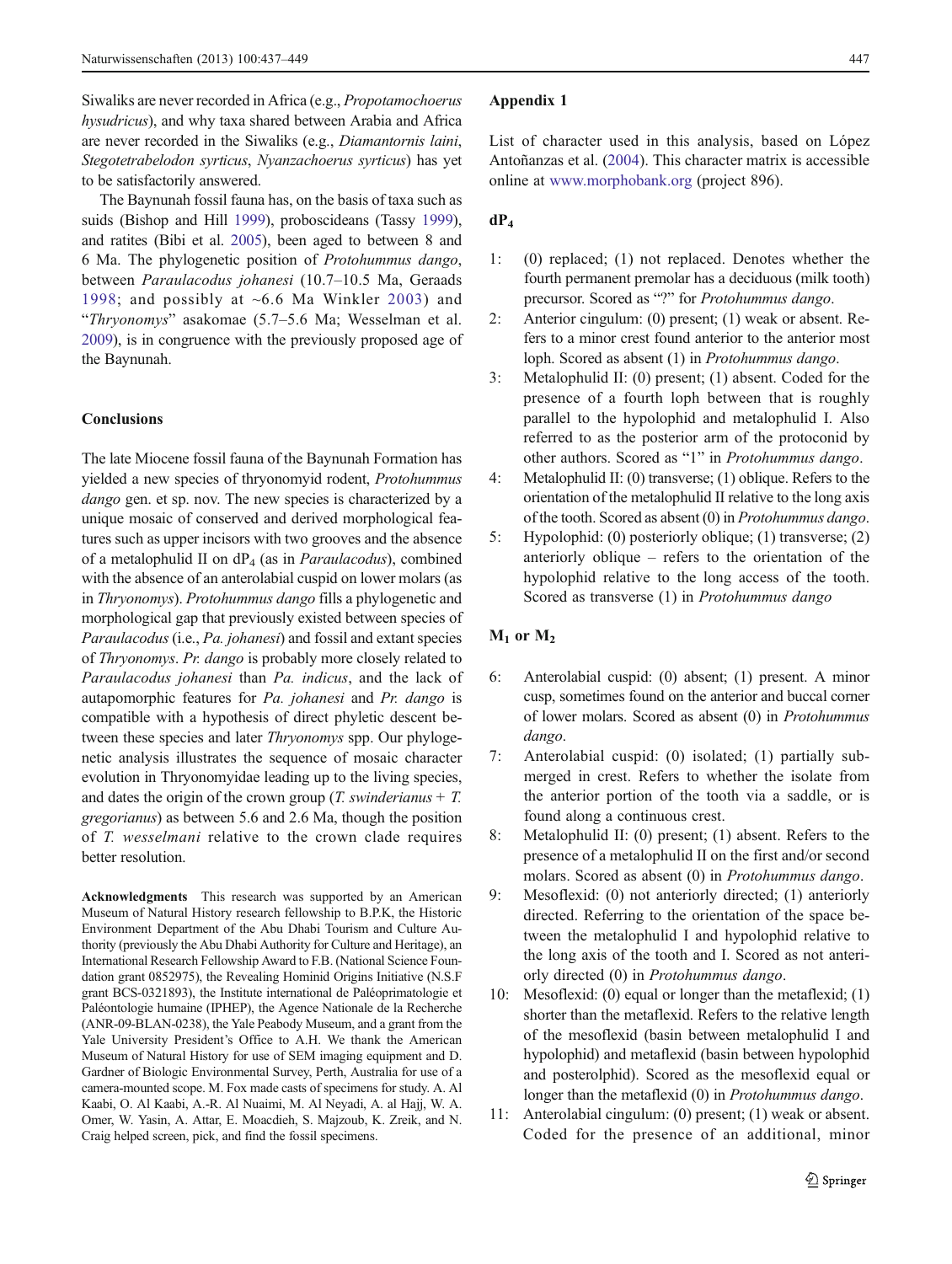<span id="page-11-0"></span>cingulum anterior to the metalophulid I. Scored as absent (0) in Protohummus dango.

- 12: Hypolophid: (0) posteriorly oblique; (1) transverse; (2) anteriorly oblique. Refers to the orientation of the hypolophid to the long axis of the tooth. Scored as transverse (1) in Protohummus dango. Scored as transverse (1) in Protohummus dango.
- 13: Length: (0)  $M_1 < M_2$ ; (1)  $M_1 = M_2$ ; (2)  $M_1 > M_2$ . Refers to the relative lengths of the first and second lower molars.
- 14: Width: (0)  $M_1 < M_2$ ; (1)  $M_1 = M_2$ ; (2)  $M_1 > M_2$ . Refers to the relative widths of the first and second lower molars.

# $M_3$

- 15: Length: (0)  $M_3 > M_2$ ; (1)  $M_3 < M_2$ . Refers to the relative lengths of the second and third molars.
- 16: Anterolabial cingulum: (0) present; (1) weak or absent. Coded for the presence of an additional, minor cingulum anterior to the metalophulid I on the third lower molar.

# $dI<sup>2</sup>$

17: Upper incisor grooves: (0) ungrooved upper incisor; (1) one groove (2) two grooves (3) three grooves. Coded for the number of buccal grooves on an upper incisor. Scored as having two grooves (2) in Protohummus dango.

# $M^1$  or  $M^2$

- 18: Mesoloph: (0) present; (1) absent. Refers to the presence of a loph (often a fourth primary loph), projecting buccally from anterior arm of the hypocone. Scored as absent (1) in Protohummus dango.
- 19: Length: (0)  $M^1 < M^2$ ; (1)  $M^1 = M^2$ ; (2)  $M^1 > M^2$ . Refers to the relative lengths of the first and second upper molars.
- 20: Metaloph: (0) present; (1) absent. Refers to the presence of a metaloph, which projects bucco-anteriorly from the midpoint of the posteroloph. Scored as present (0) in Protohummus dango.
- 21: Protoloph: (0) transverse; (1) oblique. Refers to the orientation of the protoloph relative to the long-axis of the tooth. Scored as oblique (1) in Protohummus dango.
- 22: Hypsodonty: (0) low; (1) semihypsodonty; (2) high. Refers to the height of the enamel crowns on the upper teeth. Scored as high (1) in Protohummus dango.

# References

Antoine PO, Marivaux L, Croft DA, Billet G, Ganerød M, Jaramillo C, Martin T, Orliac MJ, Tejada J, Altamirano AJ, Duranthon F, Fanjat G, Rousse S, Salas Gismondi R (2012) Middle Eocene

rodents from Peruvian Amazonia reveal the pattern and timing of caviomorph origins and biogeography. Proc Roy Soc B: Bio Sci 279:1319–1326

- Bibi F (2011) Mio–Pliocene faunal exchanges and African biogeography: the record of fossil bovids. PLoS One 6:e16688
- Bibi F, Shabel AB, Kraatz BP, Stidham T (2005) New fossil ratite (Aves: Palaeognathae) eggshell discoveries from the late Miocene Baynunah Formation of the United Arab Emirates, Arabian Peninsula. Palaeontol Electron 9:13p
- Bibi F, Hill A, Beech M, Yasin W (2013) Late Miocene fossils from the Baynunah Formation, United Arab Emirates: summary of a decade of new work. In: Wang X, Flynn LJ, Fortelius M (eds) Fossil mammals of Asia: neogene biostratigraphy and chronology. Columbia University Press, New York
- Bishop LC, Hill A (1999) Fossil Suidae from the Baynunah Formation, Emirate of Abu Dhabi, United Arab Emirates. In: Whybrow PJ, Hill A (eds) Fossil vertebrates of Arabia, with emphasis on the Late Miocene faunas, geology, and palaeoenvironments of the Emirate of Abu Dhabi, United Arab Emirates. Yale University Press, New Haven, pp 254–270
- Coster P, Benammi M, Lazzari V, Billet G, Martin T, Salem M, Abolhassan Bilal A, Chaimanee Y, Schuster M, Valentin X, Brunet M, Jaeger J-J (2010) Gaudeamus lavocati sp. nov. (Rodentia, Hystricognathi) from the early Oligocene of Zallah, Libya: first African caviomorph? Naturwissenschaften 97:697–706
- de Bruijn H (1999) A late Miocene insectivore and rodent fauna from the Baynunah Formation, Emirate of Abu Dhabi, United Arab Emirates. In: Whybrow PJ, Hill A (eds) Fossil vertebrates of Arabia, with emphasis on the Late Miocene faunas, geology, and palaeoenvironments of the Emirate of Abu Dhabi, United Arab Emirates. Yale University Press, New Haven, pp 186–200
- de Bruijn H, Whybrow PJ (1994) A Late Miocene rodent fauna from the Baynunah Formation, Emirate of Abu Dhabi, United Arab Emirates. P K Ned Akad B Phys 97:407–422
- Denys C (1987) Fossil rodents (other than Pedetidae) from Laetoli. In: Leakey MD, Harris JM (eds) Laetoli: a Pliocene site in Northern Tanzania. Oxford University Press, Oxford, pp 118–170
- Denys C (2011) Rodents. In: Harrison T (ed.) Paleontology and geology of Laetoli: human evolution in context, vol. 2, Fossil hominins and the associated fauna. Springer, New York, pp 15–53
- Flynn LJ, Winkler AJ (1994) Dispersalist implications of Paraulacodus indicus: a South Asian rodent of African affinity. Hist Bio 9:223– 235
- Flynn LJ, Jacobs LL, Sen S (1983) La diversite de Paraulacodus (Thryonomyidae, Rodentia) et des groupes apparentes pendant le Miocene. Ann Paléontol, Paris 69:355–366
- Flynn LJ, Tedford RH, Zhanxiang Q (1991) Enrichment and stability in the Pliocene mammalian fauna of North China. Paleobiology 17:246–265
- Geraads D (1998) Rongeurs du Miocène supérieur de Chorora (Ethiopie): Cricetidae, Rhizomyidae, Phiomyidae, Thryonomyidae, Sciuridae. Palaeovertebrata 27:203–216
- Hill A, Bibi F, Beech M, Yasin al-Tikriti W (2012) Before archaeology: life and environments in the Miocene of Abu Dhabi. In: Potts D, Hellyer P (eds) Fifty years of Emirates archaeology. Ministry of Culture, Youth and Community Development, Abu Dhabi, pp 20–33
- Holroyd PA, Stevens NJ (2009) Differentiation of Phiomys andrewsi from Lavacatomys aequatorialis (n.gen., n.sp.) (Rodentia, Thryonomyidae) in the Oligo–Miocene interval on continental Africa. J Vert Pal 29:1331–1334
- Kawamura Y, Nakaya H (1984) Thryonomyid rodent from the late Miocene Namurungule Formation, Samburu Hills, northern Kenya. Afr Study Monogr Suppl. 2:133–139
- López Antoñanzas R, Sen S (2005) New species of Paraphiomys (Rodentia, Thryonomyidae) from the Lower Miocene of As-Sarrar, Saudi Arabia. Paleontology 48:223–233